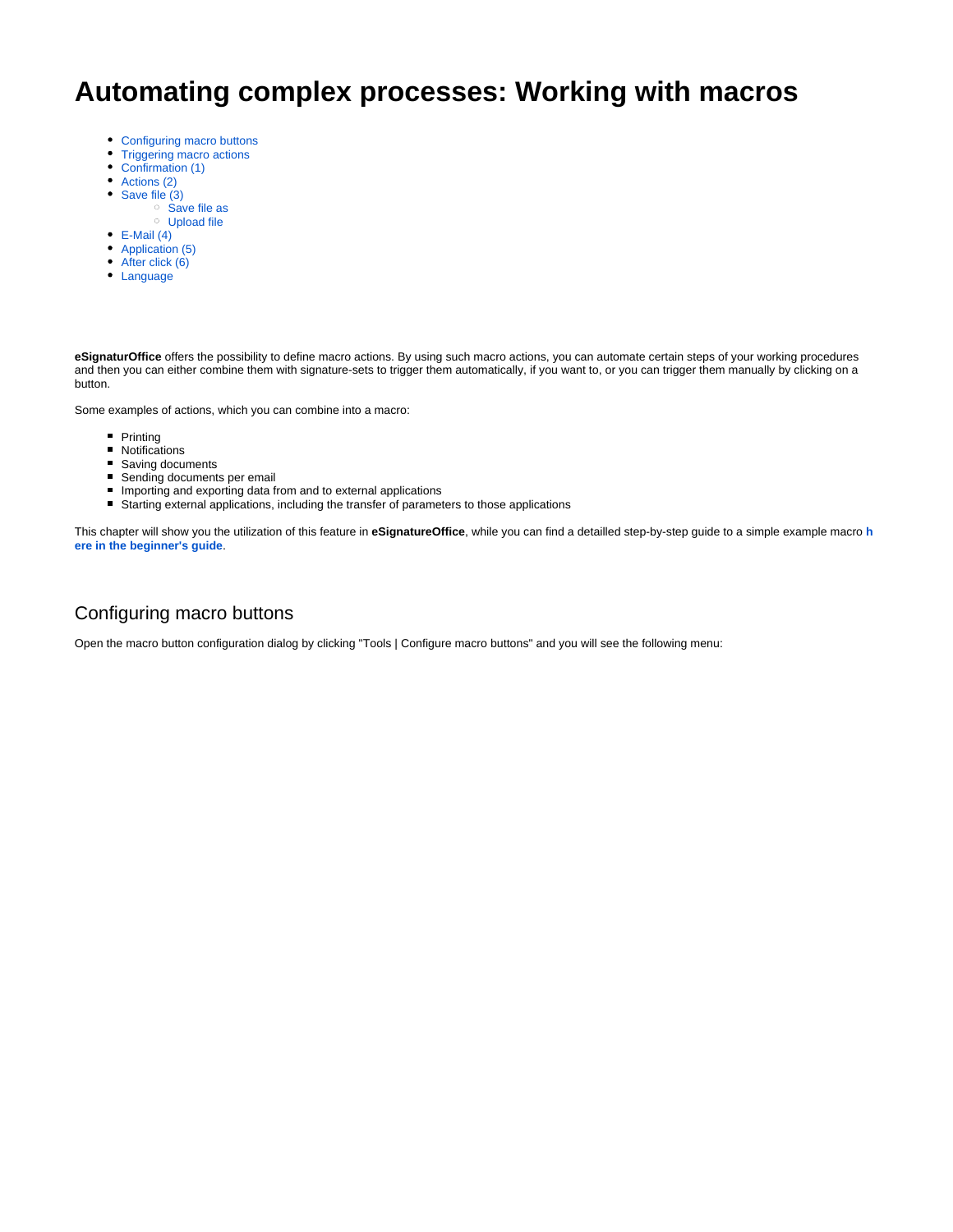|                                                                                                                                    | Configure macro buttons                       |                               |
|------------------------------------------------------------------------------------------------------------------------------------|-----------------------------------------------|-------------------------------|
| Macro Button T   Macro Button 2   Macro Button 3   Macro Button 4   Macro Button 5   Macro Button 6   Macro Button 7   Macro 1   M |                                               |                               |
| Text on button:                                                                                                                    | - E-Mail (4) —                                | $\boldsymbol{\mathcal{S}}$ ok |
| Macro Button                                                                                                                       | □ Send E-Mail                                 | X Cancel                      |
| Status                                                                                                                             | M Always show E-Mail preview window           |                               |
| $\Box$ Button visible                                                                                                              | E-Mail address:                               |                               |
| $\Box$ Small button                                                                                                                | Q                                             |                               |
| Start:<br>On Start Up<br>▼                                                                                                         | Subject:                                      |                               |
| End of Program<br>$\overline{\phantom{a}}$<br>End:                                                                                 |                                               |                               |
| Mo manual signing                                                                                                                  | Mail body:                                    |                               |
| $\Box$ No warning when a signature is still empty                                                                                  |                                               |                               |
|                                                                                                                                    | Q                                             |                               |
|                                                                                                                                    |                                               |                               |
| Confirmation [1]<br>Confirmation text:                                                                                             | <b>Attachment:</b>                            |                               |
|                                                                                                                                    | Signed file<br>▼                              |                               |
| Q                                                                                                                                  | Application (5)                               |                               |
|                                                                                                                                    | Application to start:                         |                               |
| Confirmation type:                                                                                                                 | $\cdots$                                      |                               |
| No confirmation<br>-?<br>▼                                                                                                         | Parameter String:                             |                               |
| Actions [2]                                                                                                                        | [Signed file]<br>$\mathbf{v}$<br>$\mathbf{Q}$ |                               |
| $\Box$ Print the document                                                                                                          |                                               |                               |
| $\Box$ Use default printer                                                                                                         | Wait for program termination                  |                               |
|                                                                                                                                    |                                               |                               |
| Save file [3]:                                                                                                                     | After click [6]<br>After click                | Language:                     |
| Save file                                                                                                                          | Nothing<br>▼                                  | English<br><b>Deutsch</b>     |
| Nothina<br>▼┃                                                                                                                      |                                               | Español                       |
| □ Save and upload XML if XML was opened                                                                                            |                                               | Polski<br>Français            |
| <b>▽</b> Show replace window                                                                                                       |                                               | Nederlands                    |
| $\overline{\blacktriangledown}$ Show status window while saving                                                                    |                                               | Italiano<br>English-US        |
|                                                                                                                                    |                                               |                               |

First of all, to configure a macro button, choose the tab of the button, you want to use or select a new tab to create a new macro. Now, you can add a caption to this button ("Text on button"). This caption is only needed, when you want to want to make this button visible to the user. Each caption is only saved for the language, which is currently chosen on the lower right side. This way, you have the possibility to create buttons with separately translated names for all usable languages in **eSignatureOffice**. Furthermore, it's recommended to name the macro distinctively, for example matching the corresponding document or action, which it is used for.

### <span id="page-1-0"></span>**Triggering macro actions**

Generally, macro actions can be triggered either manually or automatically. You should decide on the triggering mechanism of your macro right at the beginning of its creation, because this decision will influence certain subsequent steps.

If a macro is supposed to be triggered automatically, you have to define this in a signature-set. For this, the button does neither have to be visible not does it need a special name.

If the user is supposed to decide himself, when or if he wants to trigger the action, you have to make this button visible to him (the first checkbox in the upper left). In order to achieve useful results and to help reducing possible mistakes when using the button, you should set up limiting conditions with the drop down menus "Start:" and "End:", under which the button is either active or not.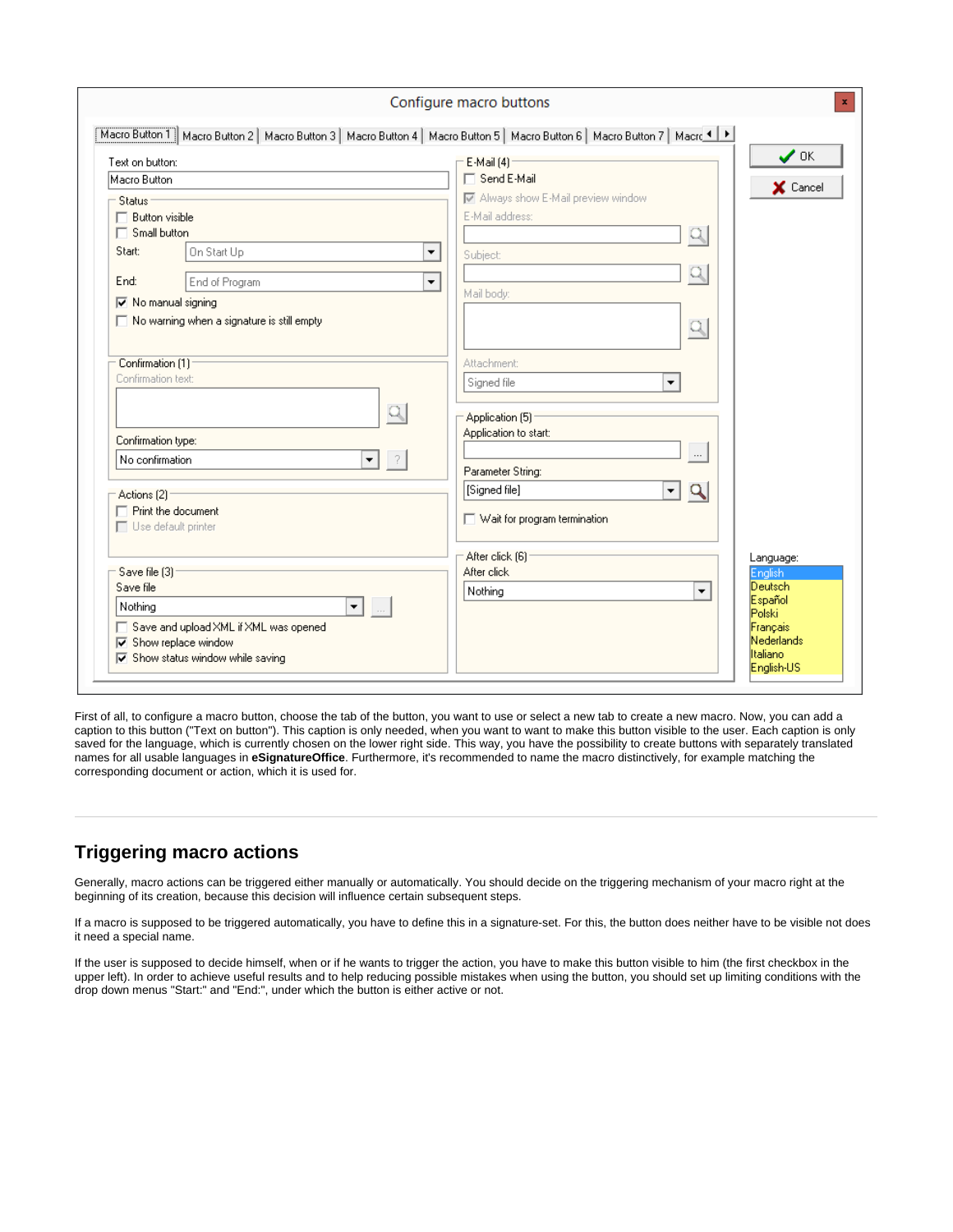| Macro Button 1                           | Macro Button 2   Macro Button 3   Macro Button 4  <br>Ma                                                                                                    |
|------------------------------------------|-------------------------------------------------------------------------------------------------------------------------------------------------------------|
| Text on button:                          |                                                                                                                                                             |
| Macro Button                             |                                                                                                                                                             |
| Status                                   |                                                                                                                                                             |
| $\nabla$ Button visible.<br>Small button |                                                                                                                                                             |
| Start:                                   | On Start Up                                                                                                                                                 |
| End:                                     | Start of Signing                                                                                                                                            |
|                                          | Mo manual Start of Signing<br>After first Signature<br>No warning After all signature fields are signed<br>After signatureprocess is finished<br>After Save |
|                                          | Confirmation [1 End of Program                                                                                                                              |

You can use the following options as limiting conditions for the active usability of your macro button:

Unknown macro: 'table-plus'

You can decide, if macro actions should be allowed to be triggered manually while a signature-set is processed. Go to **eSignatureOffice**'s administration menu and in the "General" tab switch the option "Disable macro buttons while signing" on or off.

To make such manual triggering possible, the corresponding macro has to be configured to be active "On start up". Please be aware, that clicking this button will then stop your signature-set during its processing, even if there are still unsigned mandatory signing fields to complete! Then the macro action is executed, but before this happens, you will be notified of this situation with the following dialog:

| StepOver eSignatureOffice                                                                                 |  |  |  |
|-----------------------------------------------------------------------------------------------------------|--|--|--|
| Not all mandatory fields signed.<br>Do you really want to cancel signing and execute macro button action? |  |  |  |
| No                                                                                                        |  |  |  |

## <span id="page-2-0"></span>**Confirmation (1)**

You can show the user a notification message, which he has to confirm in order to go on with the signing procedure. This can be used with manual macro triggering as well as with automatic triggering and is an elegant way to announce the action to the user or to allow him to accept or deny the macro action. You can customize the text to be shown and eSignatureOffice also offers three different kinds of confirmation button configurations (pure confirmation with only the "OK" option, or a dialog with either "OK/Cancel" or "Yes/No" to choose from). Additionally, you can also read the text from the document itself by using the **[dynamic processing of document content](https://www.stepoverinfo.net/confluence/display/PUG/Dynamic+processing+of+document+content)** and so show always an individualized dialog, depending on the document text.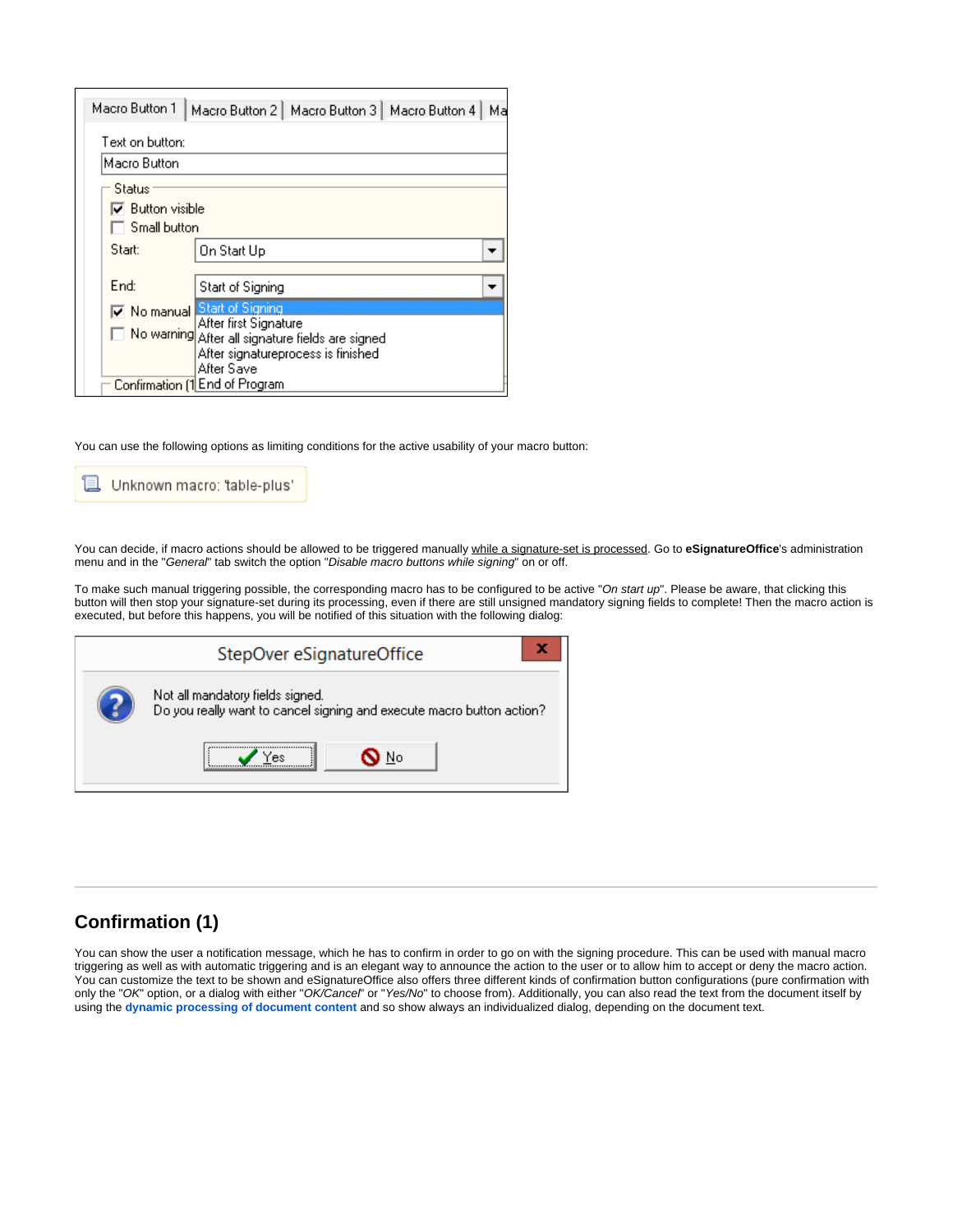| Confirmation [1]                                                    |  |
|---------------------------------------------------------------------|--|
| Confirmation text:                                                  |  |
| Have your read the contract carefully and are you ready<br>to sign? |  |
| Confirmation type:                                                  |  |
| Yes - Nol                                                           |  |
|                                                                     |  |

The question mark button to the right of the drop down menu will show you a preview of the future dialog with all its current settings.

| StepOver eSignatureOffice                                        |
|------------------------------------------------------------------|
| Have your read the contract carefully and are you ready to sign? |
| No                                                               |

# <span id="page-3-0"></span>Actions (2)

#### **Printing the document**

If you activate the option "Print the document" and the macro is triggered, **eSignatureOffice** will open the printing dialog, in which the user can select the printer to use. With the "Default printer" checkbox, the document will be sent directly to your operating system's default printer.

| – Actions (2) <sup>–</sup><br>$\nabla$ Print the document |
|-----------------------------------------------------------|
| Default printer                                           |
|                                                           |

### <span id="page-3-1"></span>Save file (3)

**eSignatureOffice** offers varous ways to save your signed document.

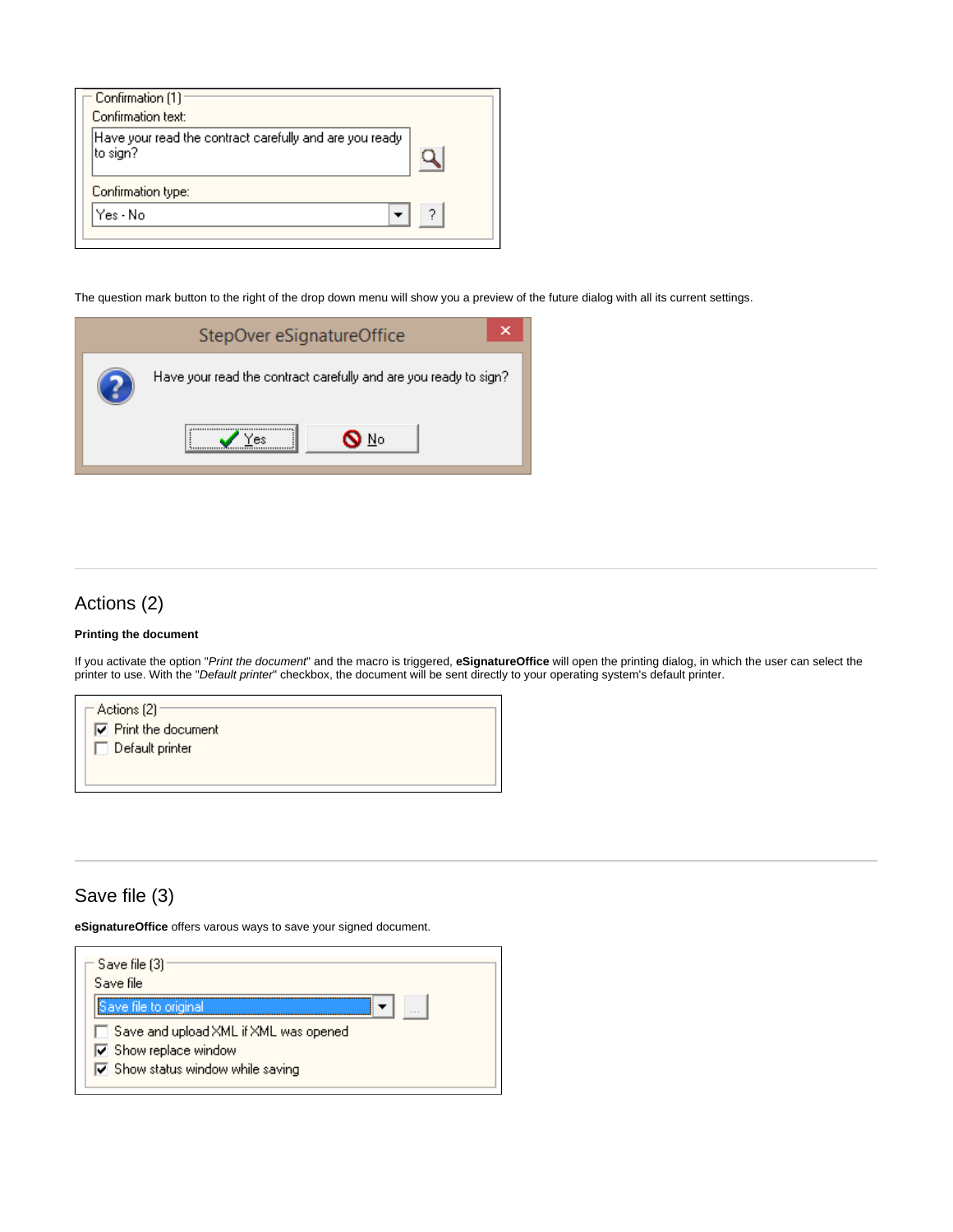For example, you can choose to not save the file via macro at all, or you can save the file to the original location, which will simply overwrite the original document with your changed version. However, you can also save the file to another saving path, with another name or even upload it directly to a FTP server.

- In case you're using a XML file and you also want to keep it as XML upon saving, please activate the option "Save and upload XML if XML was opened". If this option is not activated, the document will be saved as PDF file. You can find more information about using the XML file format in **e SignatureOffice** here: **[Input-XML](https://www.stepoverinfo.net/confluence/display/PESO/Input-XML)**.
- The second option "Show replace window" refers to the possibility to dynamically use the document's content, which will be relevant in the next paragraph "**Save file as...**"

So, while this checkbox is activated and your document is scanned for your search strings, the "replace window" will show up and list all your search strings as well as their corresponding results.

The third option will do as it says: It will show a status window during the saving process.

Upon choosing any of the options "Save file as..." or "Upload file..." a new dialog will open, in which you can make further settings.

### <span id="page-4-0"></span>**Save file as**

| StepOver eSignatureOffice                                                                                                                                                                                                                                                                                                                                                                                                                                         | Here, you have the options to                                                                                                                                                                                                                                                                                                                                                                                                                                     |
|-------------------------------------------------------------------------------------------------------------------------------------------------------------------------------------------------------------------------------------------------------------------------------------------------------------------------------------------------------------------------------------------------------------------------------------------------------------------|-------------------------------------------------------------------------------------------------------------------------------------------------------------------------------------------------------------------------------------------------------------------------------------------------------------------------------------------------------------------------------------------------------------------------------------------------------------------|
| Save file manually:<br>If you choose to save the file manually, a "Save As" dialog appears.                                                                                                                                                                                                                                                                                                                                                                       | save the file manually: a standard "Save as"<br>٠<br>dialog will appear when the macro is triggered<br>save the file automatically to a preset folder of<br>your choice                                                                                                                                                                                                                                                                                           |
| ⊙ Send file automatically:<br>Copy file in the following folder:<br>Rename the file after copying:<br>⊽<br>Delete source file after copying<br>Extend the file name with numbers if a file with the same name already exists.<br>Set "read-only" file attribute.<br>Send message after copying:<br>Name or TCP/IP address of computer to send message to:<br>127.0.0.1<br>Message text:<br>Text - Text - Text<br>$\boldsymbol{\mathcal{J}}$ ok<br>$\times$ Cancel | rename the file, either with a fixed name or one<br>/more variables (Dynamic processing of<br>document content). If a file name is already in<br>use in the chosen folder, you can make eSignatu<br>reOffice automatically add numbers to the end of<br>the name to make it unique again<br>• add the "Read-only" attribut, when the file is<br>saved<br>send an info message to a computer by providing<br>its name or TCP/IP address and the desired<br>message |

#### **Dynamically renaming a file when saving it**

<span id="page-4-1"></span>Instead of providing a static file name, you can also use the document's content to save the file with a variable file name, which might change depending on what information from the document you are using. So, for example, you can use the date, the customer's name or his unique ID or something like that. Learn more about this topic here: **[Dynamic processing of document content](https://www.stepoverinfo.net/confluence/display/PUG/Dynamic+processing+of+document+content)**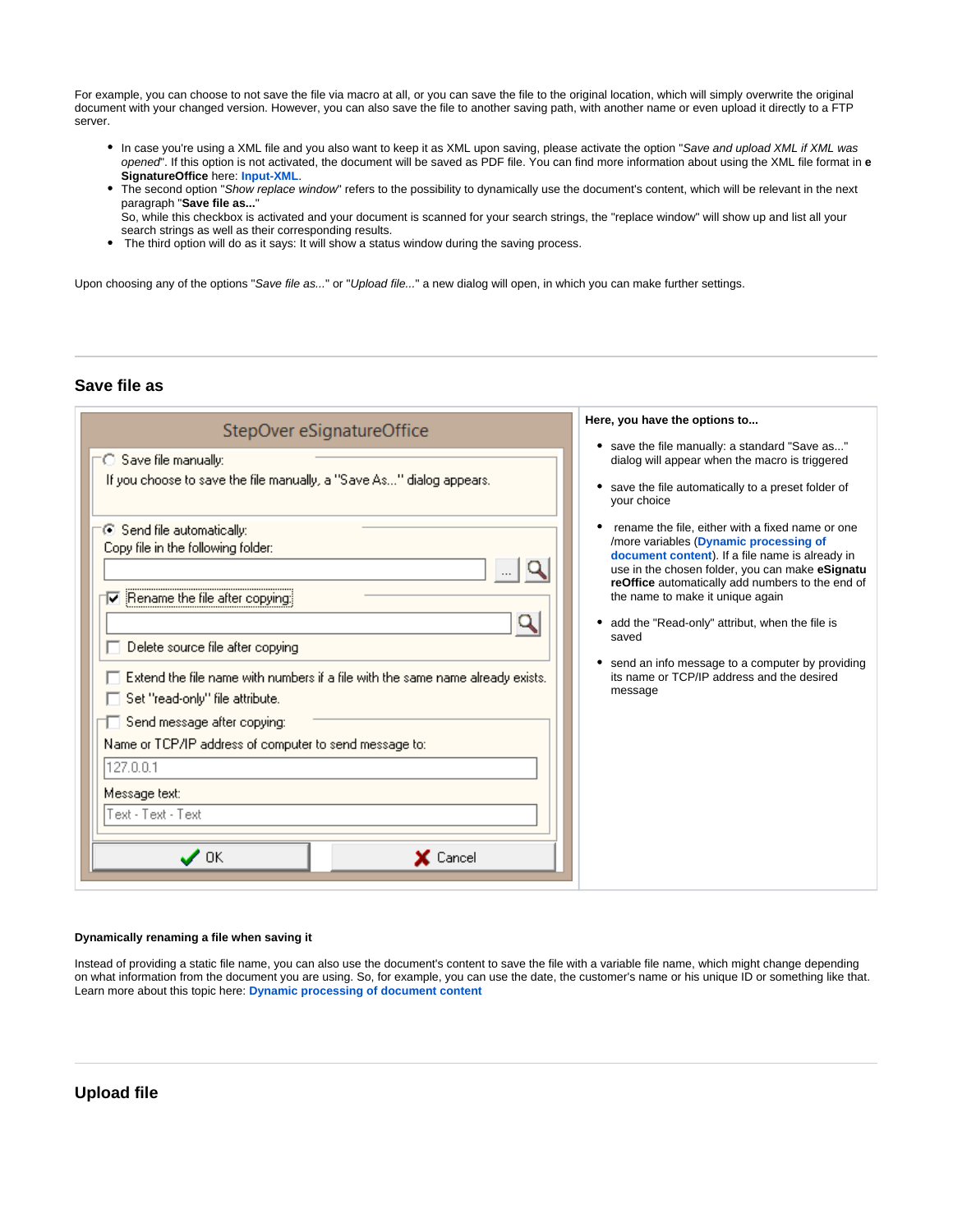You can upload files either to a FTP server with the usual connection details, which you need for access to your FTP (like the IP, login, password etc). If you already created a FTP connection and saved the neccessary information (see **[FTP settings](https://www.stepoverinfo.net/confluence/pages/viewpage.action?pageId=46598468#id-5.WorkingwitheSignatureOffice-FTPsettings)**), you can choose to load this set in the "FTP-set selection: " drop down list. Please be aware, that this dropdown list offers only FTP-sets from the default FTP-set folder, which you can define in the administration menu in the "Internet" or "Network" tab (the name depends on your version).

Alternatively, you can also upload files via an upload form on a website. For this you have to make sure, if the target website is using the HTTP or HTTPS protocol and select the appropriate tab. In the URL of upload form field, enter the exact link to the website, which contains your upload form field. Then the "Host:" field will be filled automatically and you only have to provide the exact name of the target form field. Below the two pictures, you can see an example source code for such an upload form field.

For both possbilities to upload files, you should consult your IT administrator or department for the correct access data and in both cases, you can use the **[dynamic processing of document content](https://www.stepoverinfo.net/confluence/display/PUG/Dynamic+processing+of+document+content)** to rename the files after their successful upload.

| <b>FTP</b>                                                                                                                                                                            | <b>HTTP/HTTPS</b>                                                                     |
|---------------------------------------------------------------------------------------------------------------------------------------------------------------------------------------|---------------------------------------------------------------------------------------|
| ×<br><b>Upload settings</b>                                                                                                                                                           | Upic                                                                                  |
| <b>FTP</b><br>HTTP   HTTPS                                                                                                                                                            | <b>HTTPS</b><br><b>HTTP</b><br><b>FTP</b><br>ı                                        |
| O Upload file manually<br>If you choose to upload the file manually, a "Upload to FTP" dialog appears.                                                                                | HTTPS Upload Settings<br>URL of upload form:<br>https://www.stepoverinfo.net/Fileuplo |
| ∙⊙ Upload file automatically -<br>Select FTP-set or enter connection details manually like<br>ftp://user.password@host:port/path                                                      | Host:<br>www.stepoverinfo.net                                                         |
| ftp:/                                                                                                                                                                                 | Name of the form field for the file uploa<br> datei                                   |
| Host:                                                                                                                                                                                 | $\Box$ After transfer rename file to:                                                 |
| Port:<br>$\Box$ Passive FTP mode<br>21                                                                                                                                                | Unnamed.PDF                                                                           |
| Directory on server:<br>Q<br>Password:<br>Username:<br>FTP-set selection:                                                                                                             |                                                                                       |
| Rename file to:<br>Rename file after uploading:                                                                                                                                       |                                                                                       |
| Unnamed.PDF                                                                                                                                                                           |                                                                                       |
| $\Box$ Extend the file name with numbers, if a file with the same name already exists                                                                                                 |                                                                                       |
| X Cancel<br>0K                                                                                                                                                                        | $\boldsymbol{\mathcal{J}}$ ok                                                         |
|                                                                                                                                                                                       |                                                                                       |
| <b>Beware!</b><br>Please take note, that special characters in an URL can possibly cause problems when uploading to a server. This also includes the<br>saving path for a FTP server. |                                                                                       |

For example when using the **[Dynamic processing of document content](https://www.stepoverinfo.net/confluence/display/PUG/Dynamic+processing+of+document+content)** some special characters could be read from the document, which might not be allowed by the communication protocoll or which might be misinterpreted.

A good example here are slashes or backslashes, which will create subfolders when used in the saving path.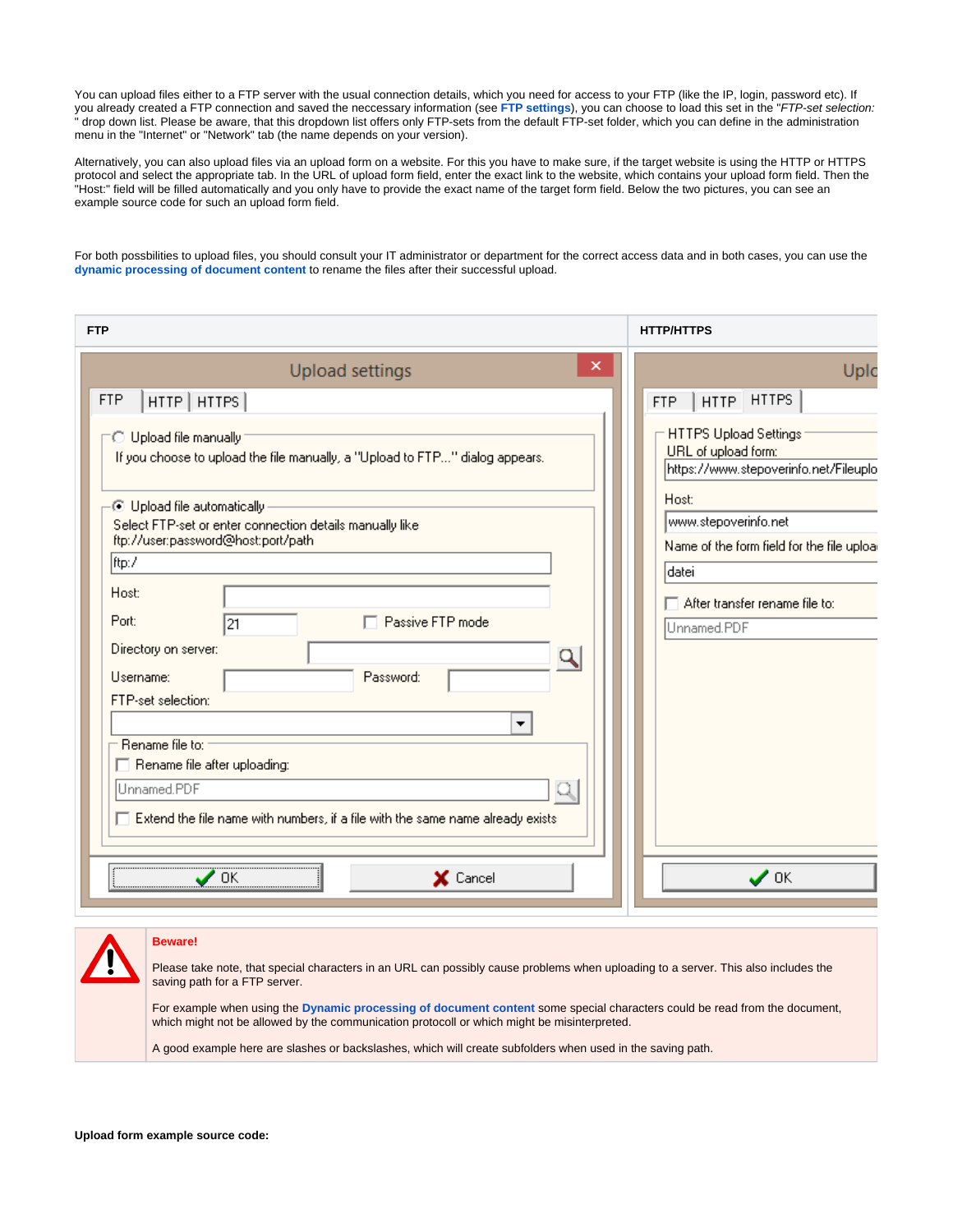#### **Upload Form Sample (PHP)**

```
<?php
if(move_uploaded_file($_FILES['datei']['tmp_name'], $_FILES["datei"]["name"]))
{
   echo '<br />b>Upload complete!</b>';
}
else
{
 echo " StepOver-Upload:<br><br>
    <form action=\"upload.php\" method=\"post\" enctype=\"multipart/form-data\"> 
     <input type=\"file\" name=\"datei\" size=100><br><br>
     <input type=\"submit\" value=\"Upload now!\">
   \alpha / form<br>>" ;
}
?>
```
It´s also possible to forward additional parameter with the Upload URL, for PHP pages the URL would look like:

https://www.stepoverinfo.net/Fileupload/uploaddbg.php?additionalParmeter=123456789[fileupload]

The UploadScript whould need to collect the additional parameter as a POST Value.

#### **Upload Form Sample with additional Parameter forwarding(PHP)**

```
<?php
if(isset($_POST['additionalParmeter']))
{
        $file = 'C:\xampp\htdocs\Fileupload\info.txt';
        // Open file and read input
        $current = file_get_contents($file);
        // Add the additionalParmeter to the existing file content
        $current .= $_POST['additionalParmeter']."\n";
         // Write of file
        file_put_contents($file, $current);
}
if(isset($_FILES['fileupload']) && move_uploaded_file($_FILES['fileupload']['tmp_name'], $_FILES["fileupload"]
["name"]))
{
  echo '<br/>b>Upload complete!</b>';
}
 echo " StepOver-Upload:<br><br>
  <form action=\"upload.php\" method=\"post\" enctype=\"multipart/form-data\">
    fileupload: <input type=\"file\" name=\"fileupload\" size=100><br><br>
    <input type=\"submit\" value=\"Upload now!\">
   </form>";
?>
```
### <span id="page-6-0"></span>E-Mail (4)

With **eSignatureOffice** you can also send out an email automatically. In this mail, you could send the signed document or just a simple notification text.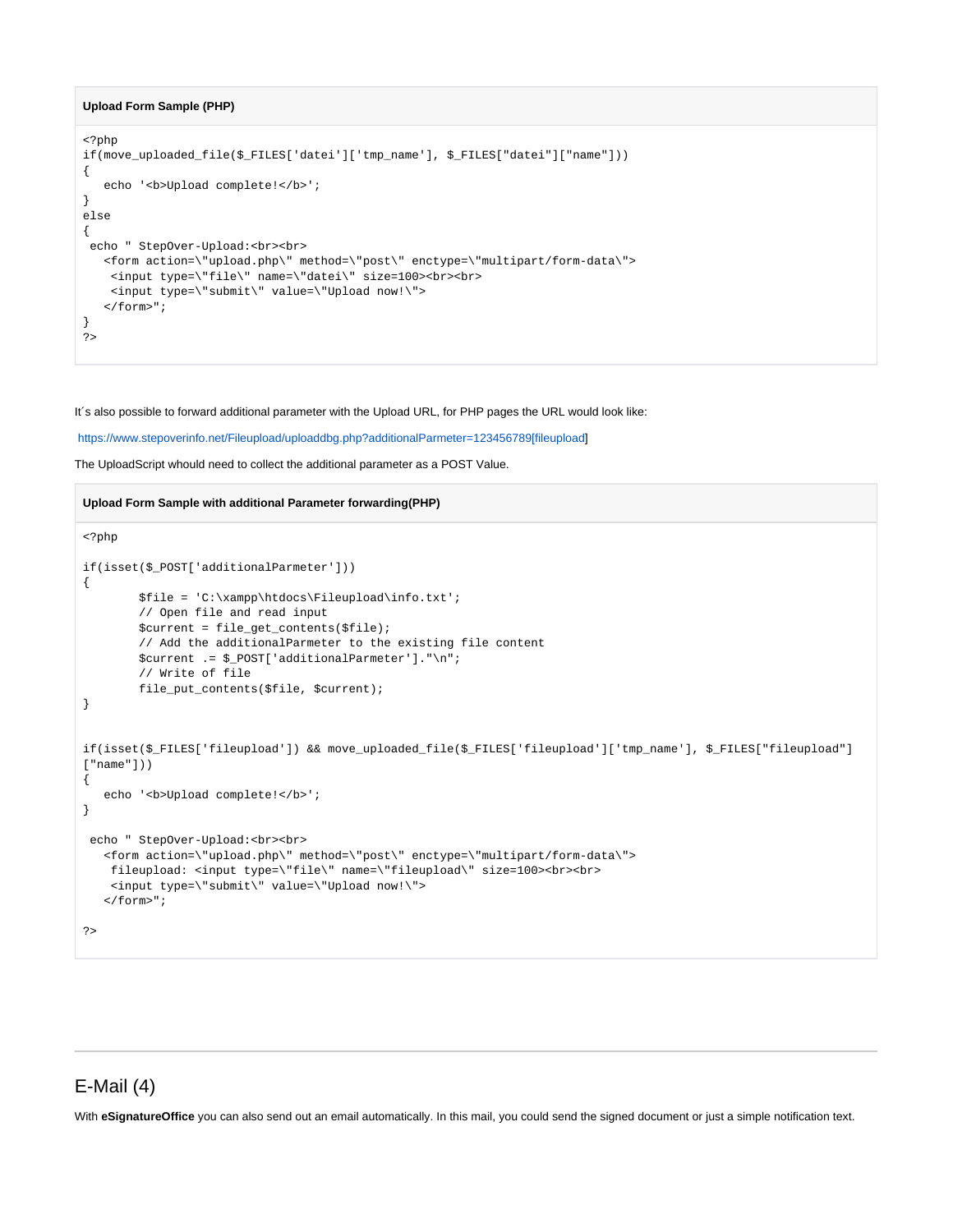| 8                                                                                                                                  | $\begin{array}{ccccccccccccccccc} \circ & \circ & \circ & \circ & \circ & \circ & \circ & \circ & \circ \end{array}$                                           | Ihr unterschriebenes Dokument - Nachricht (Nur-Text) |                                                                                                                                                                                                                                                                                                                                                                                   |                  |                           |                           | 囨                                                                                | $\Box$                                                                                                                    | $\times$ |                                 |   |
|------------------------------------------------------------------------------------------------------------------------------------|----------------------------------------------------------------------------------------------------------------------------------------------------------------|------------------------------------------------------|-----------------------------------------------------------------------------------------------------------------------------------------------------------------------------------------------------------------------------------------------------------------------------------------------------------------------------------------------------------------------------------|------------------|---------------------------|---------------------------|----------------------------------------------------------------------------------|---------------------------------------------------------------------------------------------------------------------------|----------|---------------------------------|---|
| Datei                                                                                                                              | Nachricht                                                                                                                                                      | Einfügen                                             | Optionen                                                                                                                                                                                                                                                                                                                                                                          | Text formatieren |                           | Überprüfen                | $\Omega$ Was möchten Sie tun?                                                    |                                                                                                                           |          |                                 |   |
| $\chi$<br>眄<br>Einfügen<br>$\mathcal{Q}^{\prime}$<br>Zwischen 5                                                                    |                                                                                                                                                                | $\sim$                                               | $\overline{\phantom{a}}\times\begin{bmatrix}A^*&\overline{A}^*&\overline{a}\overline{a}\\A^*&\overline{a}\overline{a}\end{bmatrix}=\overline{\phantom{a}}\times\begin{bmatrix}1\\2\overline{a}\overline{a}\end{bmatrix}=\overline{\phantom{a}}\times\begin{bmatrix}1\\2\overline{a}\overline{a}\end{bmatrix}.$<br>F K U $A \cdot \equiv \equiv \equiv \equiv \frac{1}{2}$<br>Text | 同                | 별화<br>Adressbuch<br>Namen | '@<br>Namen<br>überprüfen | U<br>Datei anfügen v<br><u>Oz</u><br>Element anfügen v<br>Signatur +<br>Einfügen | $\blacktriangleright$ Nachverfolgung $\blacktriangleright$<br>Wichtigkeit: hoch<br>↓ Wichtigkeit: niedrig<br>Markierungen |          | Office-<br>Add-Ins<br>5 Add-Ins | ∧ |
| $E = 1$<br>Senden                                                                                                                  | Max@Mustermann.de<br>An<br>Cc<br><b>Betreff</b><br>Ihr unterschriebenes Dokument<br>Mustermann.pdf<br>G<br>Angefügt<br>$\overline{\mathbf{v}}$<br>83 KB<br>PDF |                                                      |                                                                                                                                                                                                                                                                                                                                                                                   |                  |                           |                           |                                                                                  |                                                                                                                           |          |                                 |   |
| Sehr geehrter Herr Mustermann,<br>im Anhang finden Sie Ihr unterschriebenes Dokument.<br>Wir danken Ihnen für Ihre Zusammenarbeit! |                                                                                                                                                                |                                                      |                                                                                                                                                                                                                                                                                                                                                                                   |                  |                           |                           |                                                                                  |                                                                                                                           |          |                                 |   |

- With the option "Always show E-Mail preview window" you can choose, whether you just want to send the mail automatically with your default email application (e.g. Outlook) or if you want to take a personal look at it after it has been prepared but before it's sent.
- With the following three text fields, you can add the receipient's mail address, a subject to be displayed and an additional text to be written in the mail body. For this, you can also use the information contained within the document itself by using the **[dynamic processing of document](https://www.stepoverinfo.net/confluence/display/PUG/Dynamic+processing+of+document+content)  [content](https://www.stepoverinfo.net/confluence/display/PUG/Dynamic+processing+of+document+content)**.
- Furthermore, you can select, which file shall be attached to the mail. You can either choose to send
	- o no attachment
	- $\circ$  the signed document
	- <sup>o</sup> the saved document
	- $\circ$  or the original, unchanged file

# <span id="page-7-0"></span>Application (5)

**eSignatureOffice** also allows to start a third party application. This could be an application to post-process the document or to evaluate/interprete the return file. With the field "Application to start:" you define if and which application shall be started when the macro is triggered. By clicking the "..." button, a new window will open and you can choose your location and file, but please be aware, it has to be a file type, which can also be used in Windows (\*.exe for example). With the "Parameter" field, you can either select parameters from a list to be sent or you can also write down your own parameters, which could contain useful information for the other application.

The already prepared parameters are:

- [Signed file] The document with all of its signatures.
- [Saved file] The saved document.  $\bullet$
- [Original file] The original, unchanged document.

<span id="page-7-1"></span>Furthermore, you have the option to "Wait for program termination", which you can use to delay subsequent macro actions until the started application has been terminated.